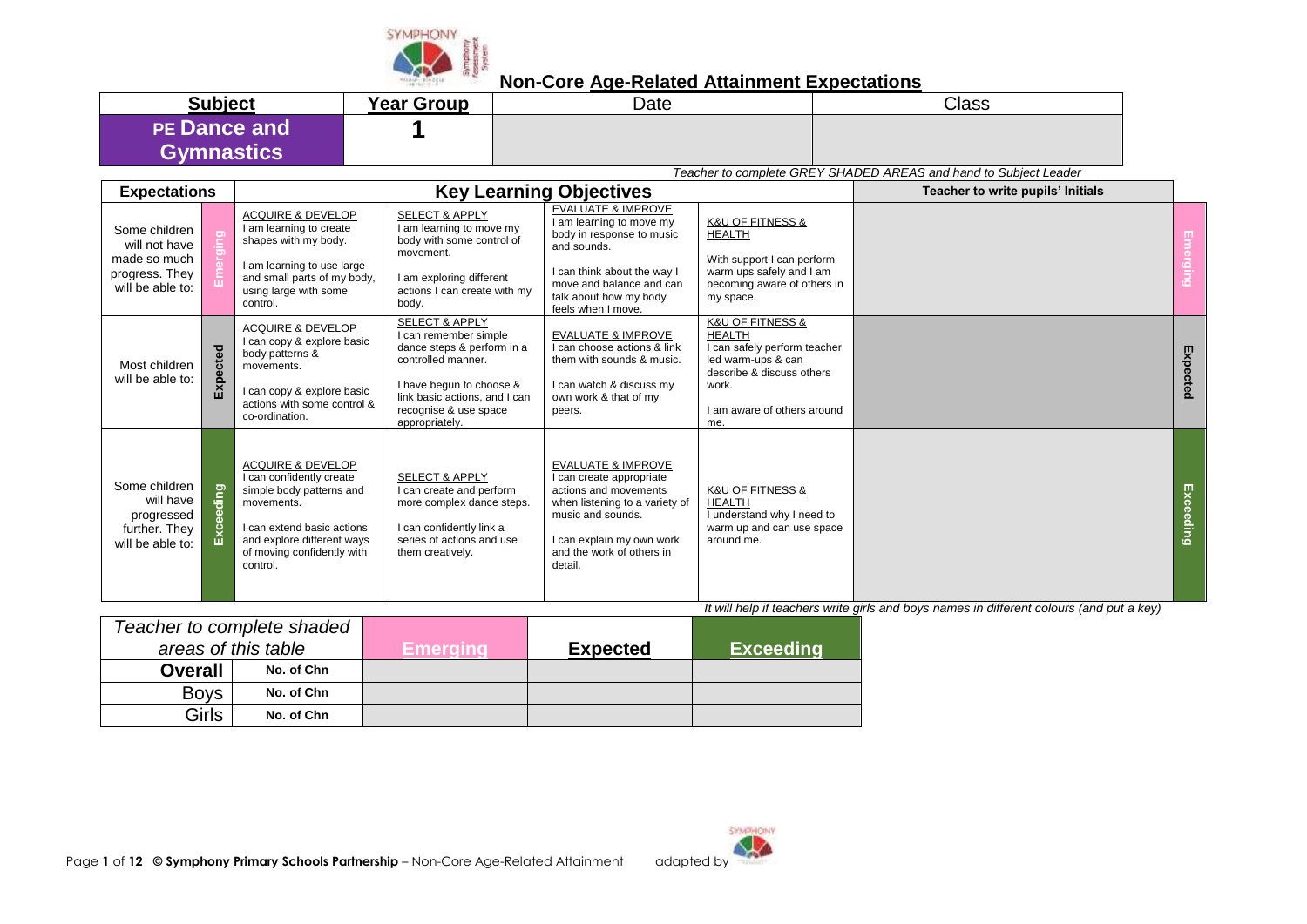

| <b>Subject</b>         | <b>Year Group</b> | Date | Class |
|------------------------|-------------------|------|-------|
| ÆF                     |                   |      |       |
| <b>Games/Athletics</b> |                   |      |       |

*Teacher to complete GREY SHADED AREAS and hand to Subject Leader*

| <b>Expectations</b>                                                                  |             |                                                                                                                                                                                                                                                                | Teacher to write pupils' Initials                                                                                                                                                                                   |                                                                                                                                                                                                           |                                                                                                                                                  |  |           |
|--------------------------------------------------------------------------------------|-------------|----------------------------------------------------------------------------------------------------------------------------------------------------------------------------------------------------------------------------------------------------------------|---------------------------------------------------------------------------------------------------------------------------------------------------------------------------------------------------------------------|-----------------------------------------------------------------------------------------------------------------------------------------------------------------------------------------------------------|--------------------------------------------------------------------------------------------------------------------------------------------------|--|-----------|
| Some children<br>will not have<br>made so much<br>progress. They<br>will be able to: |             | <b>ACQUIRE &amp; DEVELOP</b><br>I am learning to stop a ball with<br>some control.<br>I am beginning to use some basic<br>rolling and hitting skills.<br>I am starting to run at different<br>speeds, throw different objects and<br>jump but without control. | <b>SELECT &amp; APPLY</b><br>I am learning to send a ball towards<br>a target area.<br>I am starting to choose some<br>different ways of hitting, striking or<br>kicking a ball.                                    | <b>EVALUATE &amp; IMPROVE</b><br>I am learning to comment about my<br>sending and receiving.<br>I am starting to understand that<br>there are different ways to throw<br>and kick a ball.                 | <b>K&amp;U OF FITNESS &amp;</b><br><b>HEALTH</b><br>With help, I can safely<br>perform teacher led<br>warm ups and feel my<br>heart beating.     |  |           |
| Most children<br>will be able to:                                                    | pected<br>ш | <b>ACQUIRE &amp; DEVELOP</b><br>I can stop a ball with basic control.<br>I can use basic underarm, rolling<br>and hitting skills.<br>I can run at different speeds, jump<br>from a standing position and throw<br>an object with one hand.                     | <b>SELECT &amp; APPLY</b><br>I can send a ball in the direction of<br>another person.<br>I can choose different ways of<br>hitting, throwing, striking or kicking<br>the ball.<br>I start to decide when to sprint. | <b>EVALUATE &amp; IMPROVE</b><br>I can describe my part in sending<br>and receiving.<br>I can explain why I throw, hit and<br>kick a ball in a variety of ways,<br>depending on the needs of the<br>game. | <b>K&amp;U OF FITNESS &amp;</b><br><b>HEALTH</b><br>I can safely perform<br>teacher led warm-ups &<br>can describe & discuss<br>others work.     |  | Expected  |
| Some children<br>will have<br>progressed<br>further. They<br>will be able to:        | eeding      | <b>ACQUIRE &amp; DEVELOP</b><br>I can track, intercept, stop and catch<br>balls and beanbags consistently.<br>I can run and jump with control.                                                                                                                 | <b>SELECT &amp; APPLY</b><br>I can choose a range of skills that<br>suit the needs of the game and<br>outwit my opponents.                                                                                          | <b>EVALUATE &amp; IMPROVE</b><br>I can describe simple tactics and<br>skills I can use in games.                                                                                                          | <b>K&amp;U OF FITNESS &amp;</b><br><b>HEALTH</b><br>I can show an<br>understanding of why<br>physical activity is fun<br>and makes me feel good. |  | Exceeding |

|                     | Teacher to complete shaded |          |                 |                  |
|---------------------|----------------------------|----------|-----------------|------------------|
| areas of this table |                            | Emeraina | <b>Expected</b> | <b>Exceeding</b> |
| <b>Overall</b>      | No. of Chn                 |          |                 |                  |
| <b>Boys</b>         | No. of Chn                 |          |                 |                  |
| Girls               | No. of Chn                 |          |                 |                  |

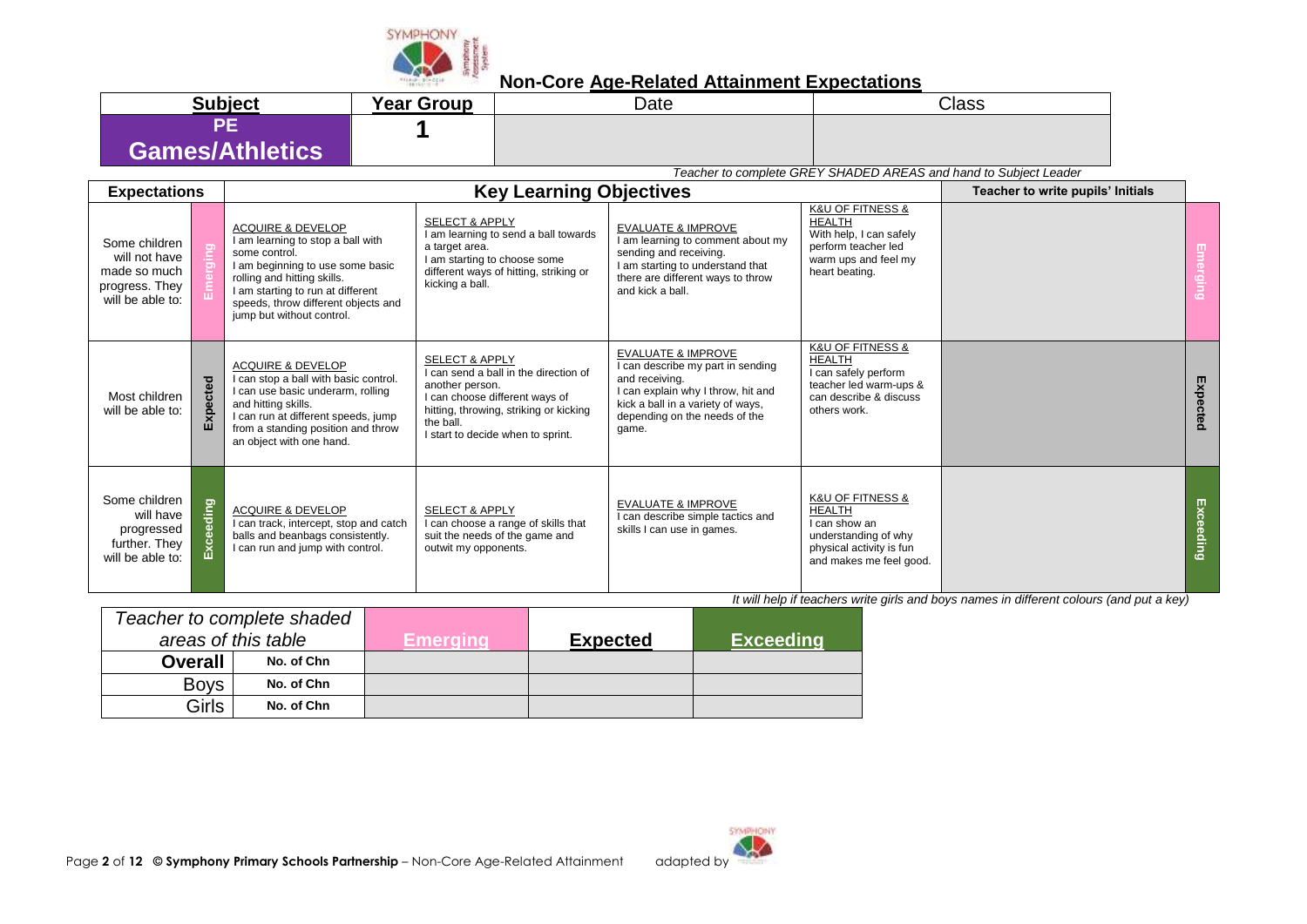

| <b>Subject</b>      | <b>Year Group</b> | Date | <b>Class</b> |
|---------------------|-------------------|------|--------------|
| <b>PE Dance and</b> |                   |      |              |
| <b>Gymnastics</b>   |                   |      |              |

*Teacher to complete GREY SHADED AREAS and hand to Subject Leader*

|                                                                                      |            |                                                                                                                                                                                                                             |                                                                                                                                                                                                                                                                                       | Teacher to complete GREY SHADED AREAS and hand to Subject Leader                                                                                                                                                                            |                                                                                                                                                                                                                                            |  |           |
|--------------------------------------------------------------------------------------|------------|-----------------------------------------------------------------------------------------------------------------------------------------------------------------------------------------------------------------------------|---------------------------------------------------------------------------------------------------------------------------------------------------------------------------------------------------------------------------------------------------------------------------------------|---------------------------------------------------------------------------------------------------------------------------------------------------------------------------------------------------------------------------------------------|--------------------------------------------------------------------------------------------------------------------------------------------------------------------------------------------------------------------------------------------|--|-----------|
| <b>Key Learning Objectives</b><br><b>Expectations</b>                                |            |                                                                                                                                                                                                                             |                                                                                                                                                                                                                                                                                       |                                                                                                                                                                                                                                             | Teacher to write pupils' Initials                                                                                                                                                                                                          |  |           |
| Some children<br>will not have<br>made so much<br>progress. They<br>will be able to: |            | <b>ACQUIRE &amp; DEVELOP</b><br>I am beginning to control my<br>body and move with some<br>coordination.<br>I am learning to copy and<br>repeat simple actions.                                                             | <b>SELECT &amp; APPLY</b><br>can use simple props and<br>listen to music and sounds<br>(stimuli) to help create<br>simple movements and<br>steps.<br>I can travel across<br>apparatus using simple<br>body movements.                                                                 | <b>EVALUATE &amp; IMPROVE</b><br>I am learning to change the<br>level, speed and direction I<br>am using in my own<br>performance.<br>With support I am beginning<br>to see differences between<br>my performance & that of<br>others.      | <b>K&amp;U OF FITNESS &amp;</b><br><b>HEALTH</b><br>I am learning to describe my<br>own & others performance<br>with simple vocabulary.                                                                                                    |  |           |
| Most children<br>will be able to:                                                    | cted<br>띳  | <b>ACQUIRE &amp; DEVELOP</b><br>I can perform with control &<br>co-ordination.<br>I can copy, remember,<br>explore & repeat simple<br>actions varying speed &<br>levels.                                                    | <b>SELECT &amp; APPLY</b><br>can respond imaginatively<br>to a variety of stimuli.<br>I am beginning to select<br>simple actions to construct<br>basic sequences when<br>travelling.                                                                                                  | <b>EVALUATE &amp; IMPROVE</b><br>I can vary dynamics, levels,<br>speed & direction.<br>I can identify the difference<br>between my performance &<br>that of others.                                                                         | <b>K&amp;U OF FITNESS &amp;</b><br><b>HEALTH</b><br>I can discuss my own &<br>others performance with<br>simple vocabulary. I<br>understand the need for<br>warm up & cool down<br>I understand is happening to<br>my body during exercise |  | Expected  |
| Some children<br>will have<br>progressed<br>further. They<br>will be able to:        | eding<br>仅 | <b>ACQUIRE &amp; DEVELOP</b><br>I perform a series of<br>movements and steps with<br>greater control and<br>coordination.<br>I remember and link actions<br>together with pace and use<br>different levels of<br>movements. | <b>SELECT &amp; APPLY</b><br>I can create a series of<br>imaginative movements and<br>incorporate a variety of<br>stimuli in my dance.<br>I can choose and use<br>appropriate actions to create<br>a sequence of movements<br>when using apparatus and<br>finding ways of travelling. | <b>EVALUATE &amp; IMPROVE</b><br>I can change direction, pace<br>and the dynamics of my<br>dance steps with increasing<br>fluency.<br>I am able to discuss<br>similarities and differences<br>between my performance<br>and that of others. | <b>K&amp;U OF FITNESS &amp;</b><br><b>HEALTH</b><br>I can explain the importance<br>of exercise and can simply<br>describe the effects on my<br>body.                                                                                      |  | Exceeding |

| Teacher to complete shaded |            |                 |                 |                  |
|----------------------------|------------|-----------------|-----------------|------------------|
| areas of this table        |            | <b>Emerging</b> | <b>Expected</b> | <b>Exceeding</b> |
| <b>Overall</b>             | No. of Chn |                 |                 |                  |
| <b>Boys</b>                | No. of Chn |                 |                 |                  |
| Girls                      | No. of Chn |                 |                 |                  |

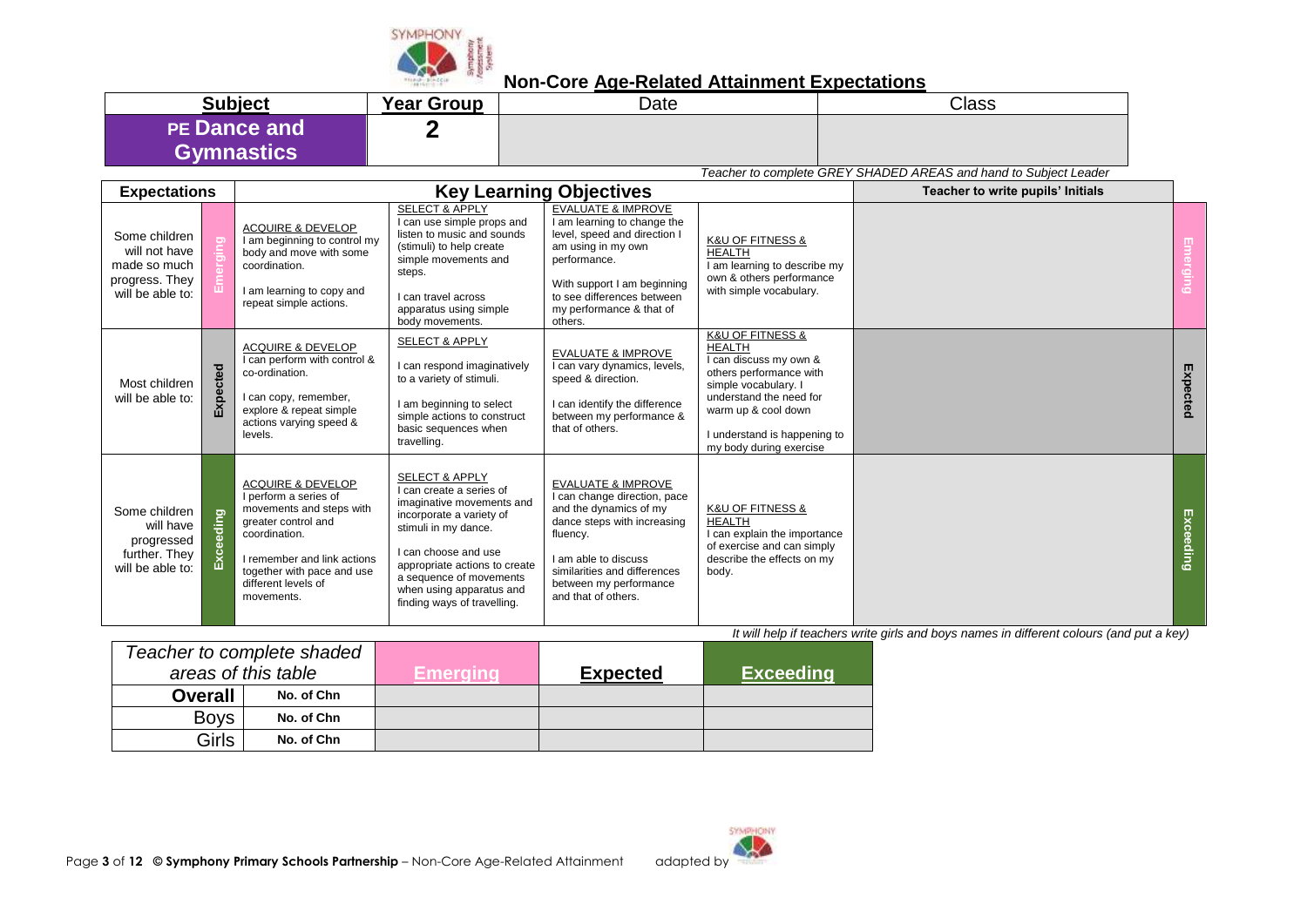

| <b>Subject</b>  | <b>Year Group</b> | Date | Class |
|-----------------|-------------------|------|-------|
| Games/Athletics |                   |      |       |

*Teacher to complete GREY SHADED AREAS and hand to Subject Leader*

| <b>Expectations</b> |                                                                                      |           |                                                                                                                                                                                                                                                                                                                                   |                                                                                                                                                                                                                                                                                             | <b>Key Learning Objectives</b>                                                                                                                                                                                                                               |                                                                                                                           | Teacher to write pupils'<br><b>Initials</b> |           |
|---------------------|--------------------------------------------------------------------------------------|-----------|-----------------------------------------------------------------------------------------------------------------------------------------------------------------------------------------------------------------------------------------------------------------------------------------------------------------------------------|---------------------------------------------------------------------------------------------------------------------------------------------------------------------------------------------------------------------------------------------------------------------------------------------|--------------------------------------------------------------------------------------------------------------------------------------------------------------------------------------------------------------------------------------------------------------|---------------------------------------------------------------------------------------------------------------------------|---------------------------------------------|-----------|
|                     | Some children<br>will not have<br>made so much<br>progress. They<br>will be able to: |           | <b>ACQUIRE &amp; DEVELOP</b><br>I am working to improve basic<br>skills.<br>I can catch and throw in games<br>when standing still.<br>I can jump towards a target.<br>I can run with increasing control.                                                                                                                          | <b>SELECT &amp; APPLY</b><br>I can make simple choices in target<br>games, if I have more time to think.<br>I can play a small part in games<br>and activities in small groups.                                                                                                             | <b>EVALUATE &amp; IMPROVE</b><br>I can talk about my own and<br>others' performances.                                                                                                                                                                        | K&U OF FITNESS & HEALTH<br>I can recognise that my body feels<br>different when playing different<br>games; with guidance |                                             |           |
|                     | Most children<br>will be able to:                                                    | cted<br>囚 | <b>ACQUIRE &amp; DEVELOP</b><br>I can stop/catch a ball with control.<br>I can perform basic skills of rolling,<br>striking and kicking with more<br>confidence.<br>I can change speed & direction<br>whilst running.<br>I can jump accurately from a<br>standing position.<br>I can throw a variety of objects with<br>one hand. | <b>SELECT &amp; APPLY</b><br>I can pass a ball to someone else<br>well.<br>I can take part in opposed<br>conditioned games.(Simple<br>versions of games)<br>I can select the best pace to run.<br>I can explore different ways of<br>throwing at targets.                                   | <b>EVALUATE &amp; IMPROVE</b><br>I can explain differences between<br>my own and others' performances.<br>I begin to understand why I run at<br>different paces.<br>I can pick the best way to throw an<br>object.                                           | <b>K&amp;U OF FITNESS &amp; HEALTH</b><br>I understand about exercising,<br>safety & short term effects of<br>exercise.   |                                             | Expected  |
|                     | Some children<br>will have<br>progressed<br>further. They<br>will be able to:        | Exceeding | <b>ACQUIRE &amp; DEVELOP</b><br>I can perform basic techniques of<br>catching, throwing and kicking with<br>a good level of consistency.<br>I can and throw, jump in many<br>ways.<br>I am beginning to use a good<br>technique for running.                                                                                      | <b>SELECT &amp; APPLY</b><br>I begin to use skills thoughtfully in<br>simple competitive games;<br>I achieve greater control by<br>anticipating action in a game and<br>reacting quickly.<br>I can select the best way to throw<br>an object.<br>I can choose different paces for<br>races. | <b>EVALUATE &amp; IMPROVE</b><br>I explain a variety of simple tactics<br>to attack or defend.<br>I can explain when I need to sprint.<br>I can explain way different throwing<br>techniques are better for different<br>objects.<br>I begin to help others. | K&U OF FITNESS & HEALTH<br>I realise the importance of exercise<br>to keep me healthy.                                    |                                             | Exceeding |

*It will help if teachers write girls and boys names in different colours (and put a key)*

|                     | Teacher to complete shaded |           |                 |                  |
|---------------------|----------------------------|-----------|-----------------|------------------|
| areas of this table |                            | Emeraına' | <b>Expected</b> | <b>Exceeding</b> |
| <b>Overall</b>      | No. of Chn                 |           |                 |                  |
| <b>Boys</b>         | No. of Chn                 |           |                 |                  |
| Girls               | No. of Chn                 |           |                 |                  |

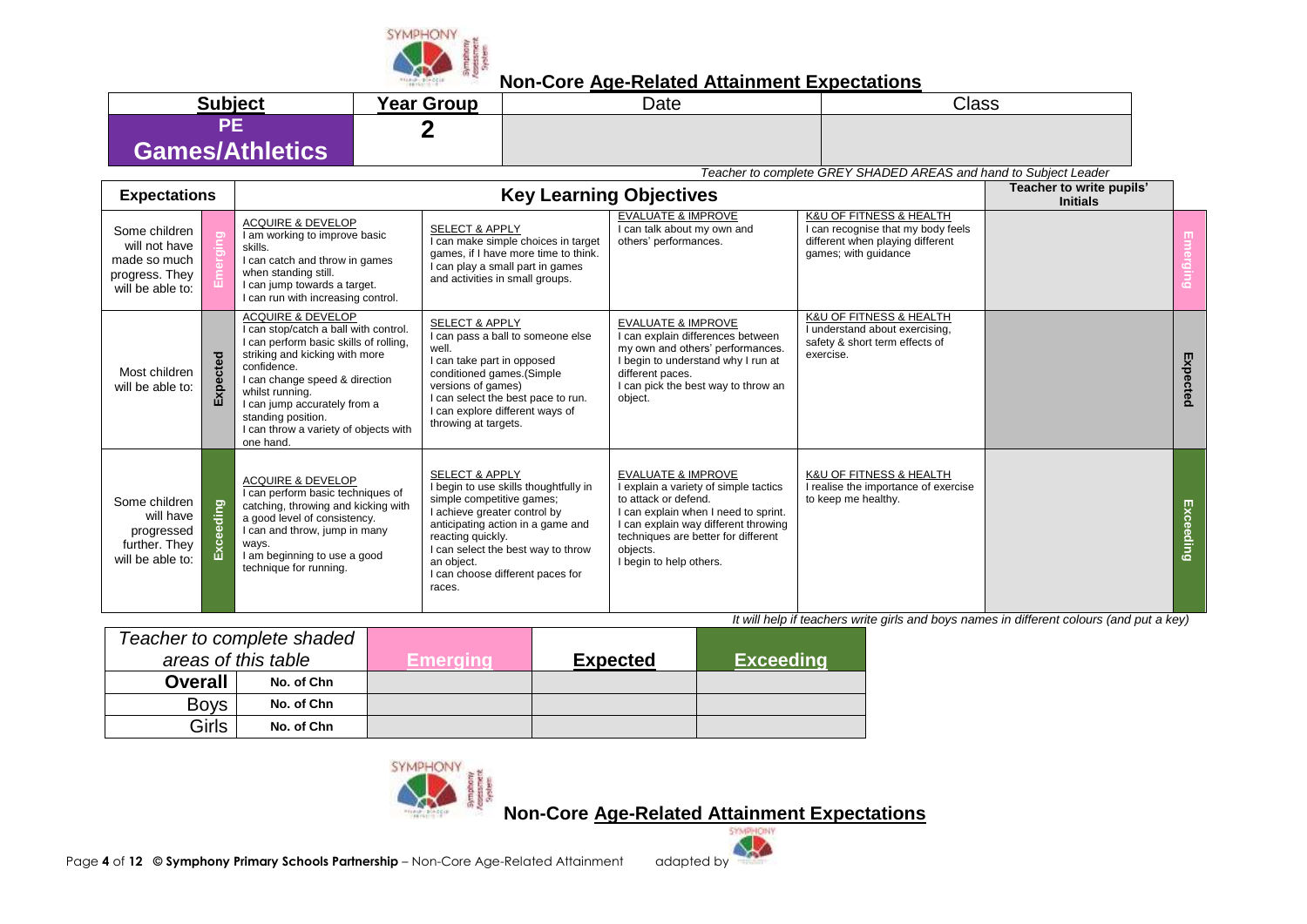| <b>Subject</b>                           | <b>Year Group</b> | Date | Class |
|------------------------------------------|-------------------|------|-------|
| <b>PE Dance and</b><br><b>Gymnastics</b> |                   |      |       |

|                                                                                      |           |                                                                                                                                                                                                                               |                                                                                                                                                                                             |                                                                                                                                                                                                                                                     |                                                                                                                                                                                                  | Teacher to complete GREY SHADED AREAS and hand to Subject Leader |           |
|--------------------------------------------------------------------------------------|-----------|-------------------------------------------------------------------------------------------------------------------------------------------------------------------------------------------------------------------------------|---------------------------------------------------------------------------------------------------------------------------------------------------------------------------------------------|-----------------------------------------------------------------------------------------------------------------------------------------------------------------------------------------------------------------------------------------------------|--------------------------------------------------------------------------------------------------------------------------------------------------------------------------------------------------|------------------------------------------------------------------|-----------|
| <b>Expectations</b>                                                                  |           |                                                                                                                                                                                                                               | Teacher to write pupils' Initials                                                                                                                                                           |                                                                                                                                                                                                                                                     |                                                                                                                                                                                                  |                                                                  |           |
| Some children<br>will not have<br>made so much<br>progress. They<br>will be able to: |           | <b>ACQUIRE &amp; DEVELOP</b><br>I am beginning to explore<br>my ideas and can describe<br>them to others.<br>I can link simple movements<br>together and am learning to<br>control the way I move my<br>body.                 | <b>SELECT &amp; APPLY</b><br>I am learning to use and<br>choose different stimuli that<br>will help my performance.<br>I am learning to travel on<br>apparatus with balance and<br>control. | <b>EVALUATE &amp; IMPROVE</b><br>am beginning to develop<br>and change some<br>movements to create a<br>simple dance<br>With support I can make<br>simple comparisons<br>between my own work and<br>the work of others.                             | <b>K&amp;U OF FITNESS &amp;</b><br><b>HEALTH</b><br>I am learning the reasons<br>why exercise is important for<br>my body.                                                                       |                                                                  |           |
| Most children<br>will be able to:                                                    | cted<br>ш | <b>ACQUIRE &amp; DEVELOP</b><br>I can improvise on my own<br>& with a partner.<br>I can copy, remember,<br>explore & repeat simple<br>actions, and link & vary<br>ideas with control & co-<br>ordination.                     | <b>SELECT &amp; APPLY</b><br>I can translate ideas from a<br>variety of stimuli into<br>movement.<br>I can apply compositional<br>ideas to sequences alone &<br>with others.                | <b>EVALUATE &amp; IMPROVE</b><br>can compare, develop &<br>adapt movement & motifs to<br>create longer dances.<br>can describe my own &<br>others work noting<br>similarities & differences.<br>am able to make<br>suggestions for<br>improvements. | <b>K&amp;U OF FITNESS &amp;</b><br><b>HEALTH</b><br>I understand working safely,<br>I recognise changes in my<br>body and can give reasons<br>why PE is good for health.                         |                                                                  | Expected  |
| Some children<br>will have<br>progressed<br>further. They<br>will be able to:        | guib      | <b>ACQUIRE &amp; DEVELOP</b><br>I can improvise freely and<br>creatively on my own and<br>with a partner or group.<br>I skilfully copy remember<br>and perform more complex<br>actions with good balance<br>and coordination. | <b>SELECT &amp; APPLY</b><br>I can refine my ideas and<br>am able to perform steps<br>and sequences using a wide<br>range of stimuli.                                                       | <b>EVALUATE &amp; IMPROVE</b><br>can refine sequences of<br>steps and motifs I have<br>created in order to perform<br>longer dances with control<br>and fluency.<br>understand how to improve<br>my own work and can                                | <b>K&amp;U OF FITNESS &amp;</b><br><b>HEALTH</b><br>I have a good understanding<br>of the benefits of exercise.<br>I can say what happens to<br>and how my body changes<br>when I am exercising. |                                                                  | Exceeding |

|                     | Teacher to complete shaded |          |                 |                  |
|---------------------|----------------------------|----------|-----------------|------------------|
| areas of this table |                            | Emeraina | <b>Expected</b> | <b>Exceeding</b> |
| <b>Overall</b>      | No. of Chn                 |          |                 |                  |
| <b>Boys</b>         | No. of Chn                 |          |                 |                  |
| Girls               | No. of Chn                 |          |                 |                  |



#### **Non-Core Age-Related Attainment Expectations**

| <b>Subject</b>  | <b>Year Group</b> | Date | <b>Class</b> |
|-----------------|-------------------|------|--------------|
| Games/Athletics |                   |      |              |
|                 |                   |      |              |

explore ways of improving.

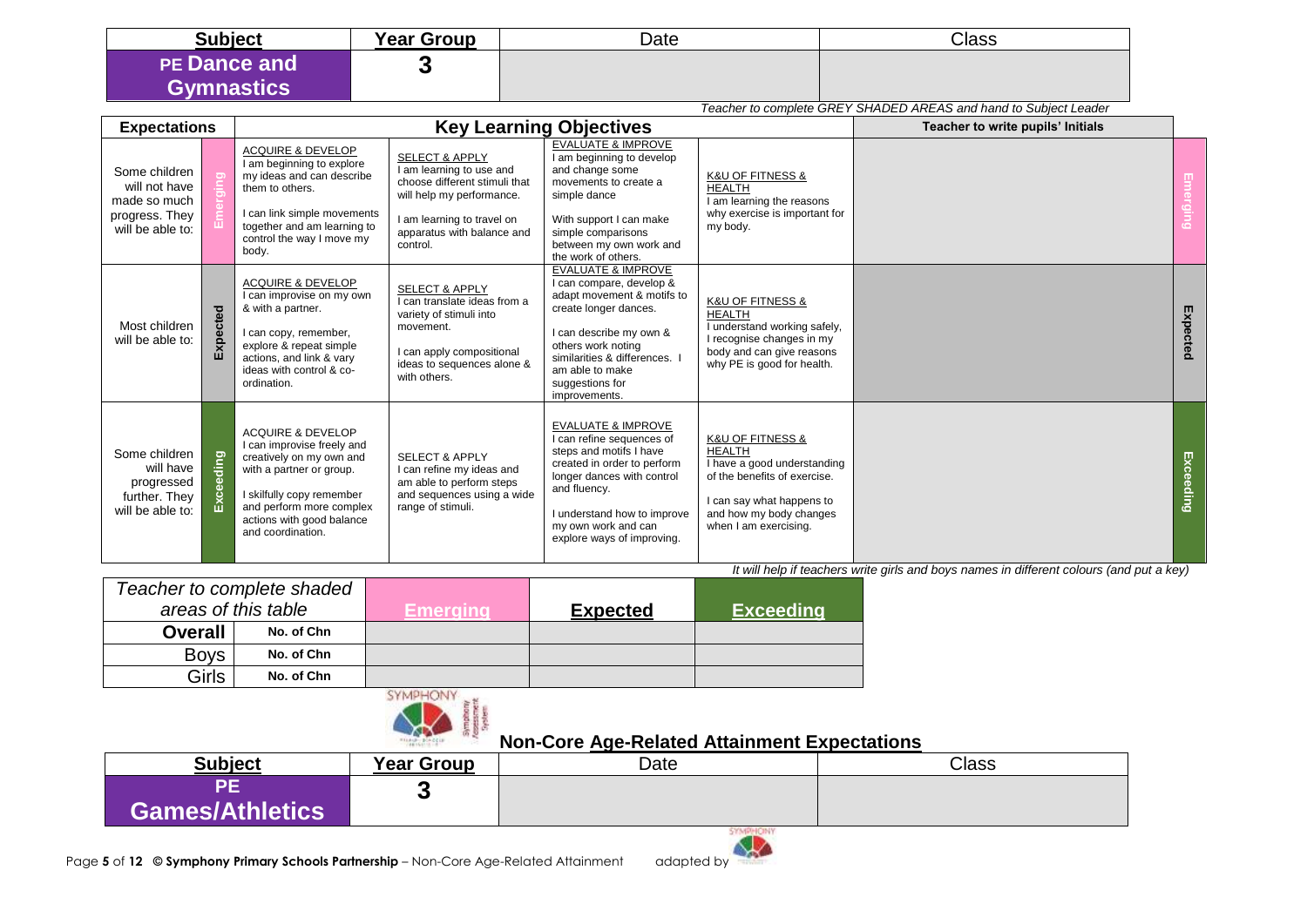*Teacher to complete GREY SHADED AREAS and hand to Subject Leader*

| <b>Expectations</b>                                                                  | <b>Key Learning Objectives</b> |                                                                                                                                                                                                                                                                                                                                                          |                                                                                                                                                                                                                                                                      |                                                                                                                                                                                                                                                          | Teacher to write pupils'<br><b>Initials</b>                                                                                                                                     |  |           |
|--------------------------------------------------------------------------------------|--------------------------------|----------------------------------------------------------------------------------------------------------------------------------------------------------------------------------------------------------------------------------------------------------------------------------------------------------------------------------------------------------|----------------------------------------------------------------------------------------------------------------------------------------------------------------------------------------------------------------------------------------------------------------------|----------------------------------------------------------------------------------------------------------------------------------------------------------------------------------------------------------------------------------------------------------|---------------------------------------------------------------------------------------------------------------------------------------------------------------------------------|--|-----------|
| Some children<br>will not have<br>made so much<br>progress. They<br>will be able to: |                                | <b>ACQUIRE &amp; DEVELOP</b><br>I can perform skills of rolling, striking and<br>kicking with more confidence.<br>I can hit a ball with reasonable consistency<br>when practising.<br>I am starting to use different jumping take<br>offs. (Hop, Skip, jump)                                                                                             | <b>SELECT &amp; APPLY</b><br>I can throw and catch with control<br>when under limited pressure.<br>I am beginning to make better<br>decisions when I have the ball, but<br>take time to make them.                                                                   | <b>EVALUATE &amp; IMPROVE</b><br>With help, I can explain that<br>my performance is similar to<br>others.                                                                                                                                                | K&U OF FITNESS & HEALTH<br>I take part in warm ups and<br>cool downs and comment on<br>how they make my body feel.<br>I use simple rules fairly.                                |  |           |
| Most children<br>will be able to:                                                    | pected<br>囚                    | <b>ACQUIRE &amp; DEVELOP</b><br>I can control and catch a ball with<br>movement.<br>I can throw and catch with control to keep<br>possession.<br>I can use a small range of basic racket skills.<br>I can run at a speed appropriate to the<br>distance I am running.<br>I can take a running jump.                                                      | <b>SELECT &amp; APPLY</b><br>I can play effectively with<br>increasing speed and precision, as<br>members of small teams.<br>I can select the best jump for the<br>task.<br>I know when to sprint, jog and walk<br>during races and games.                           | <b>EVALUATE &amp; IMPROVE</b><br>I can see how my<br>performance is similar and<br>different from others' work and<br>use this understanding to<br>improve my own performance.<br>I can explain how well others<br>are jumping, throwing and<br>running. | K&U OF FITNESS & HEALTH<br>I can explain why it is<br>important to warm up and cool<br>down.<br>I am beginning to understand<br>basic rules of games and<br>follow them fairly. |  | Expected  |
| Some children<br>will have<br>progressed<br>further. They<br>will be able to:        | Exceeding                      | <b>ACQUIRE &amp; DEVELOP</b><br>I can use a wide range of throwing, catching<br>and hitting skills, on both sides of their body.<br>I can change the pace, length and direction<br>of my throws and shots, to outwit my<br>opponent.<br>I can jump using different take offs with<br>control.<br>My running technique is becoming relaxed<br>and fluent. | <b>SELECT &amp; APPLY</b><br>I play effectively with speed and<br>precision, as members of both<br>small and larger teams; decide<br>quickly where and when to pass<br>the ball.<br>I am transferring my jumping and<br>running skills/techniques to other<br>games. | <b>EVALUATE &amp; IMPROVE</b><br>I can say why a player has<br>moved to help others and<br>apply this knowledge to my<br>own play.<br>I am starting to give others<br>useful feedback during<br>lessons.                                                 | K&U OF FITNESS & HEALTH<br>I can help to choose activities<br>that warms up my body and<br>gets me ready to play.                                                               |  | Exceeding |

|                     | Teacher to complete shaded |           |                 |                  |
|---------------------|----------------------------|-----------|-----------------|------------------|
| areas of this table |                            | Emerainal | <b>Expected</b> | <b>Exceeding</b> |
| <b>Overall</b>      | No. of Chn                 |           |                 |                  |
| <b>Boys</b>         | No. of Chn                 |           |                 |                  |
| Girls               | No. of Chn                 |           |                 |                  |

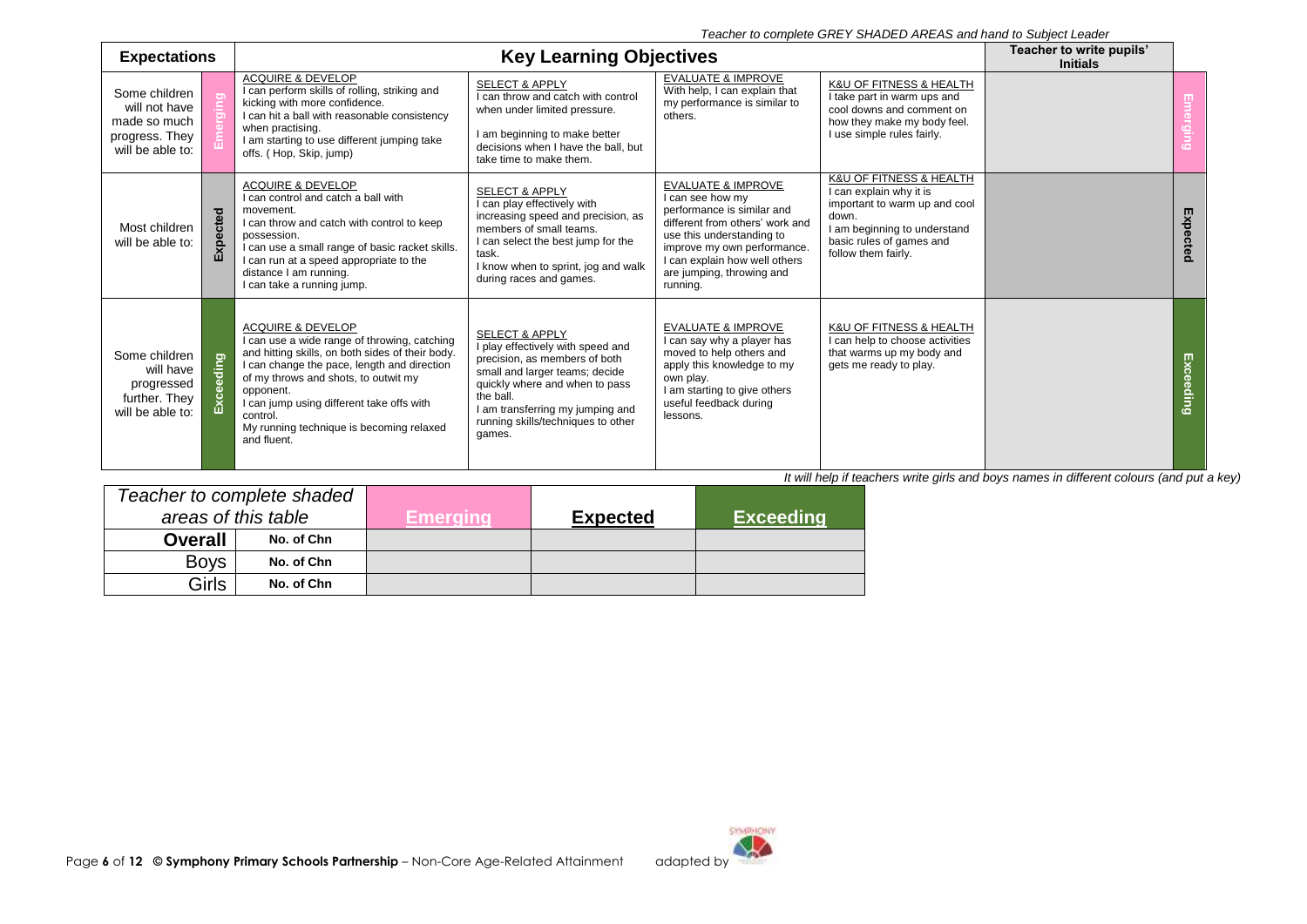

**Non-Core Age-Related Attainment Expectations**

| <b>Subject</b>                    | <b>Year Group</b> | Date | <b>Class</b> |
|-----------------------------------|-------------------|------|--------------|
| <b>PE Dance and</b><br>Gymnastics |                   |      |              |

*Teacher to complete GREY SHADED AREAS and hand to Subject Leader*

| <b>Expectations</b>                                                                  |           |                                                                                                                                                                                                                                                                 |                                                                                                                                                                                                                                 | <b>Key Learning Objectives</b>                                                                                                                                                                                                                              |                                                                                                                                                                                                                              | Teacher to write pupils' Initials |           |
|--------------------------------------------------------------------------------------|-----------|-----------------------------------------------------------------------------------------------------------------------------------------------------------------------------------------------------------------------------------------------------------------|---------------------------------------------------------------------------------------------------------------------------------------------------------------------------------------------------------------------------------|-------------------------------------------------------------------------------------------------------------------------------------------------------------------------------------------------------------------------------------------------------------|------------------------------------------------------------------------------------------------------------------------------------------------------------------------------------------------------------------------------|-----------------------------------|-----------|
| Some children<br>will not have<br>made so much<br>progress. They<br>will be able to: |           | <b>ACQUIRE &amp; DEVELOP</b><br>I am developing my<br>coordination, control and<br>skill when creating simple<br>dances.<br>I have been introduced to<br>simple techniques to help<br>improve my control and<br>balance when performing<br>basic skills.        | <b>SELECT &amp; APPLY</b><br>I am starting to develop my<br>own actions when working<br>as an individual or with a<br>partner.<br>I am beginning to<br>understand how to perform<br>simple sequences.                           | <b>EVALUATE &amp; IMPROVE</b><br>I am learning to use simple<br>vocabulary associated with<br>dance.<br>am beginning to<br>understand how I can<br>improve simple aspects of<br>my work.                                                                    | <b>K&amp;U OF FITNESS &amp;</b><br><b>HEALTH</b><br>I can give simple examples<br>of ways of keeping fit.                                                                                                                    |                                   |           |
| Most children<br>will be able to:                                                    | cted<br>囚 | <b>ACQUIRE &amp; DEVELOP</b><br>I am beginning to<br>demonstrate some<br>precision, control & fluency<br>in response to stimuli<br>I am starting to link ideas,<br>skills & techniques with<br>control, precision & fluency<br>when performing basic<br>skills. | <b>SELECT &amp; APPLY</b><br>I am learning different<br>dynamics & am developing<br>actions with a partner or as<br>part of a group.<br>I am learning composition by<br>performing simple<br>sequences.                         | <b>EVALUATE &amp; IMPROVE</b><br>I can use dance vocabulary<br>to compare & improve my<br>work.<br>I can describe how to<br>improve my own<br>performances.                                                                                                 | <b>K&amp;U OF FITNESS &amp;</b><br><b>HEALTH</b><br>I can explain how to work<br>safely in lessons and can<br>give examples,<br>I recognise changes in my<br>body and I can give reasons<br>why PE is good for my<br>health. |                                   | Expected  |
| Some children<br>will have<br>progressed<br>further. They<br>will be able to:        | Exceeding | <b>ACQUIRE &amp; DEVELOP</b><br>I use very precise and fluid<br>movements with increasing<br>skill.<br>I can use a variety of<br>techniques to travel and<br>balance with good control.                                                                         | <b>SELECT &amp; APPLY</b><br>I can change aspects of my<br>performance and can refine<br>certain actions to improve<br>my dance.<br>I can execute more complex<br>sequences of movements<br>when performing using<br>apparatus. | <b>EVALUATE &amp; IMPROVE</b><br>I am able to explain and<br>describe using technical<br>vocabulary when exploring<br>ways of improving my work.<br>I can suggest and explain<br>ways of refining my skills<br>and techniques as well as<br>that of others. | <b>K&amp;U OF FITNESS &amp;</b><br><b>HEALTH</b><br>I can explain changes in my<br>body and I can describe how<br>and why PE is good for my<br>health and fitness.                                                           |                                   | Exceeding |

*It will help if teachers write girls and boys names in different colours (and put a key)*

| Teacher to complete shaded |            |          |                 |                  |
|----------------------------|------------|----------|-----------------|------------------|
| areas of this table        |            | Emeraına | <b>Expected</b> | <b>Exceeding</b> |
| <b>Overall</b>             | No. of Chn |          |                 |                  |
| <b>Boys</b>                | No. of Chn |          |                 |                  |
| Girls                      | No. of Chn |          |                 |                  |



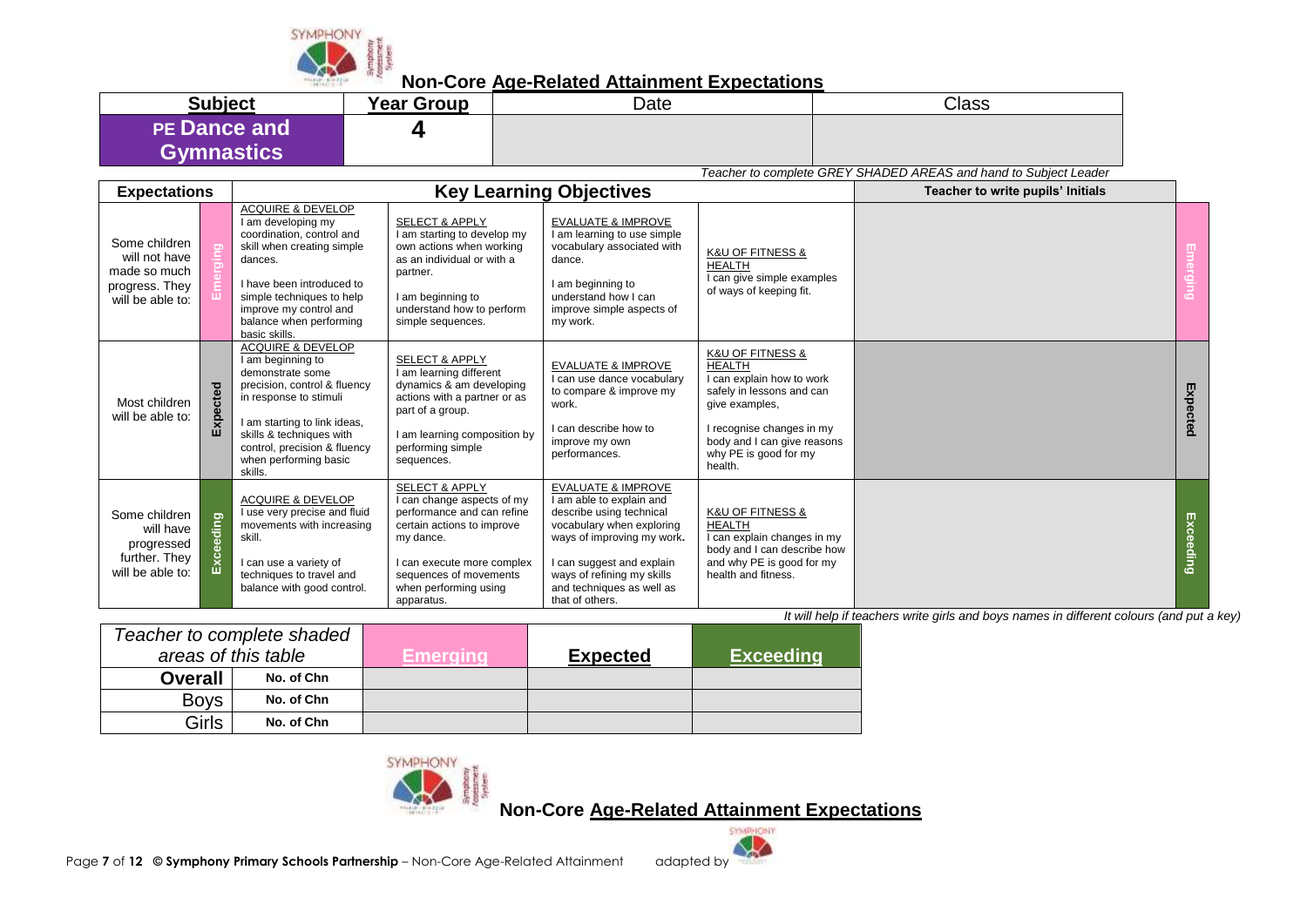| <b>Subject</b>         | <b>Year Group</b> | Date | <b>Class</b> |
|------------------------|-------------------|------|--------------|
| n E                    |                   |      |              |
| <b>Games/Athletics</b> |                   |      |              |

|                                                                                      | Teacher to complete GREY SHADED AREAS and hand to Subject Leader |                                                                                                                                                                                                                                                                                                                                                                                |                                                                                                                                                                                                                                                                                                                 |                                                                                                                                                                                                                                         |                                                                                                                                                                                                            |  |               |  |
|--------------------------------------------------------------------------------------|------------------------------------------------------------------|--------------------------------------------------------------------------------------------------------------------------------------------------------------------------------------------------------------------------------------------------------------------------------------------------------------------------------------------------------------------------------|-----------------------------------------------------------------------------------------------------------------------------------------------------------------------------------------------------------------------------------------------------------------------------------------------------------------|-----------------------------------------------------------------------------------------------------------------------------------------------------------------------------------------------------------------------------------------|------------------------------------------------------------------------------------------------------------------------------------------------------------------------------------------------------------|--|---------------|--|
|                                                                                      | <b>Key Learning Objectives</b><br><b>Expectations</b>            |                                                                                                                                                                                                                                                                                                                                                                                |                                                                                                                                                                                                                                                                                                                 | Teacher to write pupils'<br><b>Initials</b>                                                                                                                                                                                             |                                                                                                                                                                                                            |  |               |  |
| Some children<br>will not have<br>made so much<br>progress. They<br>will be able to: |                                                                  | <b>ACQUIRE &amp; DEVELOP</b><br>I can throw towards bigger target areas.<br>I can throw but without accuracy.<br>With encouragement, I am starting to use<br>different jumping techniques.<br>I am trying to improve my running technique.                                                                                                                                     | <b>SELECT &amp; APPLY</b><br>I am learning to play a variety of<br>games with limited continuity.<br>I am starting to use the running<br>techniques I have been taught during<br>races.<br>I am learning to use a limited range<br>of tactics.                                                                  | <b>EVALUATE &amp; IMPROVE</b><br>With help, I can identify practices<br>to help improve a range of<br>techniques.<br>I am starting to watch others and<br>use this to improve my own<br>techniques.                                     | <b>K&amp;U OF FITNESS &amp;</b><br><b>HEALTH</b><br>I can comment on and<br>recognise how games<br>make the body work.                                                                                     |  |               |  |
| Most children<br>will be able to:                                                    | scted<br>$\overline{\mathbf{z}}$                                 | <b>ACQUIRE &amp; DEVELOP</b><br>I can use a wide range of throwing, catching<br>and hitting skills, on both sides of my body.<br>I am trying to change the pace, length and<br>direction of my throws and shots, to outwit<br>my opponent.<br>I can beginning to improve and sustain my<br>running technique at different speeds.<br>I can jump confidently in different ways. | <b>SELECT &amp; APPLY</b><br>I can choose and use a range of<br>simple tactics for sending the ball in<br>different ways to make it difficult for<br>my opponent.<br>I can keep possession with some<br>success when using equipment.<br>I can link a series of jumps together.                                 | <b>EVALUATE &amp; IMPROVE</b><br>I can talk about what I do well<br>and recognise things that I could<br>do better.<br>With help, I can identify &<br>explain good athletic<br>performance.                                             | <b>K&amp;U OF FITNESS &amp;</b><br><b>HEALTH</b><br>I understand why my<br>heart beats faster when I<br>exercise.<br>I understand that my body<br>gets tired during exercise.                              |  | Expe<br>scted |  |
| Some children<br>will have<br>progressed<br>further. They<br>will be able to:        | Exceeding                                                        | <b>ACQUIRE &amp; DEVELOP</b><br>I can keep up a continuous game, using a<br>range of throwing and catching skills and<br>techniques with a degree of accuracy.<br>My throwing accuracy is greatly improving.<br>I can start quickly and show a good relaxed<br>running style.<br>I can land safely after each jump.                                                            | <b>SELECT &amp; APPLY</b><br>I can vary tactics and adapt skills in<br>response to the situation I face in a<br>game.<br>I can link a run and series of jumps<br>together confidently and land safely. I<br>am aware of space and can use it to<br>support team-mates and cause<br>problems for the opposition. | <b>EVALUATE &amp; IMPROVE</b><br>I can explain how to use and<br>interpret rules fairly.<br>I am able to suggest ideas for<br>practices I can do to improve my<br>performance<br>I can identify & explain good<br>athletic performance. | <b>K&amp;U OF FITNESS &amp;</b><br><b>HEALTH</b><br>I am able to follow warm-<br>up routines and lead<br>simple warm ups.<br>I know that exercise<br>makes my body tired so I<br>pace myself during races. |  |               |  |

| Teacher to complete shaded |            |          |                 |                  |
|----------------------------|------------|----------|-----------------|------------------|
| areas of this table        |            | Emeraina | <b>Expected</b> | <b>Exceeding</b> |
| <b>Overall</b>             | No. of Chn |          |                 |                  |
| <b>Boys</b>                | No. of Chn |          |                 |                  |
| Girls                      | No. of Chn |          |                 |                  |



| $\cdot$ uhioo $\cdot$<br>יוחור | ----<br>. .<br>.<br>. 60 O | Date | Class |
|--------------------------------|----------------------------|------|-------|
|                                |                            |      |       |

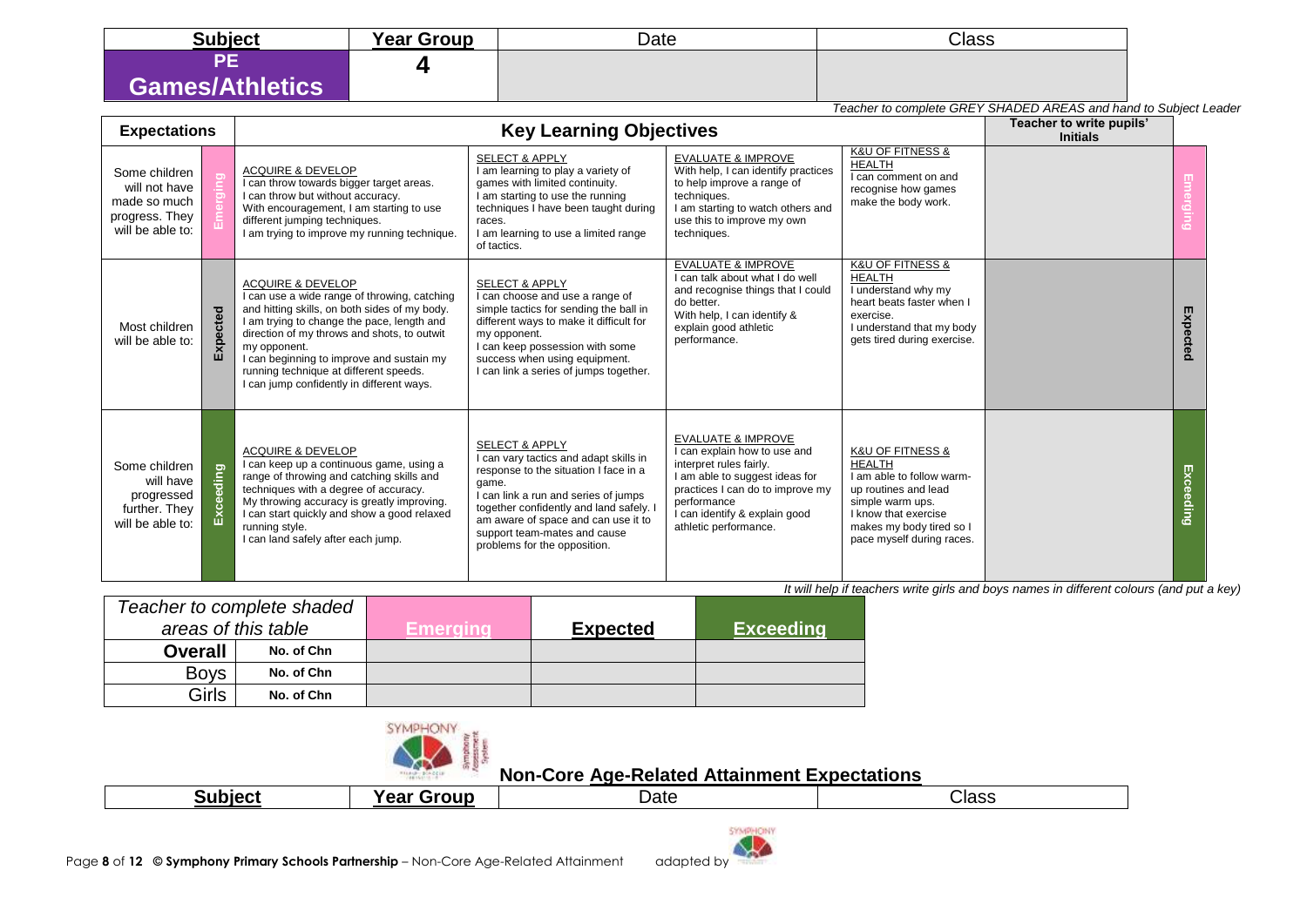#### **5**

*Teacher to complete GREY SHADED AREAS and hand to Subject Leader*

| <b>Expectations</b>                                                                  |              |                                                                                                                                                                                                                                                                            |                                                                                                                                                                                                                                                               | <b>Key Learning Objectives</b>                                                                                                                                                                                                                                                                                                  |                                                                                                                                                                                                                                                                                                | Teacher to write pupils' Initials |           |
|--------------------------------------------------------------------------------------|--------------|----------------------------------------------------------------------------------------------------------------------------------------------------------------------------------------------------------------------------------------------------------------------------|---------------------------------------------------------------------------------------------------------------------------------------------------------------------------------------------------------------------------------------------------------------|---------------------------------------------------------------------------------------------------------------------------------------------------------------------------------------------------------------------------------------------------------------------------------------------------------------------------------|------------------------------------------------------------------------------------------------------------------------------------------------------------------------------------------------------------------------------------------------------------------------------------------------|-----------------------------------|-----------|
| Some children<br>will not have<br>made so much<br>progress. They<br>will be able to: |              | <b>ACQUIRE &amp; DEVELOP</b><br>I am able to demonstrate<br>some precision, control &<br>fluency in response to<br>stimuli.<br>I link simple ideas, some<br>basic skills & techniques<br>with a degree of control,<br>precision & fluency when<br>performing basic skills. | <b>SELECT &amp; APPLY</b><br>I am beginning to understand<br>how to vary dynamics &<br>develop actions with a<br>partner.<br>I am extending simple<br>sequences and developing<br>some complex movement,<br>control and coordination<br>when using apparatus. | <b>EVALUATE &amp; IMPROVE</b><br>I am becoming more spatially<br>aware of others.<br>I am able to describe in more<br>detail how to improve my<br>performance and am beginning<br>to say how others can improve<br>their work as well.                                                                                          | K&U OF FITNESS & HEALTH<br>I am beginning to suggest a<br>variety of exercises that will<br>prepare my body for exercise.                                                                                                                                                                      |                                   |           |
| Most children<br>will be able to:                                                    | cted<br>Expe | <b>ACQUIRE &amp; DEVELOP</b><br>I demonstrate precision,<br>control & fluency in<br>response to stimuli.<br>I can link ideas, skills &<br>techniques with control,<br>precision & fluency when<br>performing basic skills.                                                 | <b>SELECT &amp; APPLY</b><br>can vary dynamics &<br>develop actions with a<br>partner or as part of a group.<br>I understand composition by<br>performing more complex<br>sequences on the apparatus.                                                         | <b>EVALUATE &amp; IMPROVE</b><br>I continually demonstrate rhythm<br>& spatial awareness.<br>I can confidently describe how to<br>refine, improve & modify my own<br>performances and that of my<br>peers.                                                                                                                      | K&U OF FITNESS & HEALTH<br>I can demonstrate specific<br>aspects of warm-up & describe<br>effects of exercise on the body.                                                                                                                                                                     |                                   | Expected  |
| Some children<br>will have<br>progressed<br>further. They<br>will be able to:        | Exceeding    | <b>ACQUIRE &amp; DEVELOP</b><br>I exhibit good precision,<br>control & fluency in<br>response to stimuli.<br>I extend and refine my<br>ideas, skills & techniques<br>with control, precision &<br>fluency when performing<br>skills with increasing<br>complexity.         | <b>SELECT &amp; APPLY</b><br>I can create more complex<br>dances and motifs exploring<br>different styles.<br>I am confident in using a<br>variety of skills and<br>techniques to travel across<br>apparatus and maintain<br>balance.                         | <b>EVALUATE &amp; IMPROVE</b><br>I have an informed knowledge<br>and understanding of how to<br>improve the quality of my<br>techniques and skills when it<br>comes to performances and am<br>beginning to analyse my<br>performances.<br>I am starting to draw on what I<br>know and can explain my<br>understanding of skills | K&U OF FITNESS & HEALTH<br>I can explain what is happening<br>to my body when I exercise;<br>using the correct vocabulary for<br>parts of the body and muscle<br>names.<br>I am starting to take the lead in<br>warm up aspects of lessons and<br>recognise good exercises to help<br>warm up. |                                   | Exceeding |

*It will help if teachers write girls and boys names in different colours (and put a key)*

|                     |                | Teacher to complete shaded |                              |                  |  |
|---------------------|----------------|----------------------------|------------------------------|------------------|--|
| areas of this table |                | Emeraina'                  | <b>Expected</b>              | <b>Exceeding</b> |  |
|                     | <b>Overall</b> | No. of Chn                 |                              |                  |  |
|                     | <b>Boys</b>    | No. of Chn                 |                              |                  |  |
|                     | <b>Girls</b>   | No. of Chn                 |                              |                  |  |
|                     |                |                            | WELL-ALL ARREST FORM & RIVER |                  |  |



# **Non-Core Age-Related Attainment Expectations**

| <b>Subject</b>         | <b>Year Group</b> | Date | <b>Class</b> |
|------------------------|-------------------|------|--------------|
| <b>Games/Athletics</b> |                   |      |              |

*Teacher to complete GREY SHADED AREAS and hand to Subject Leader*

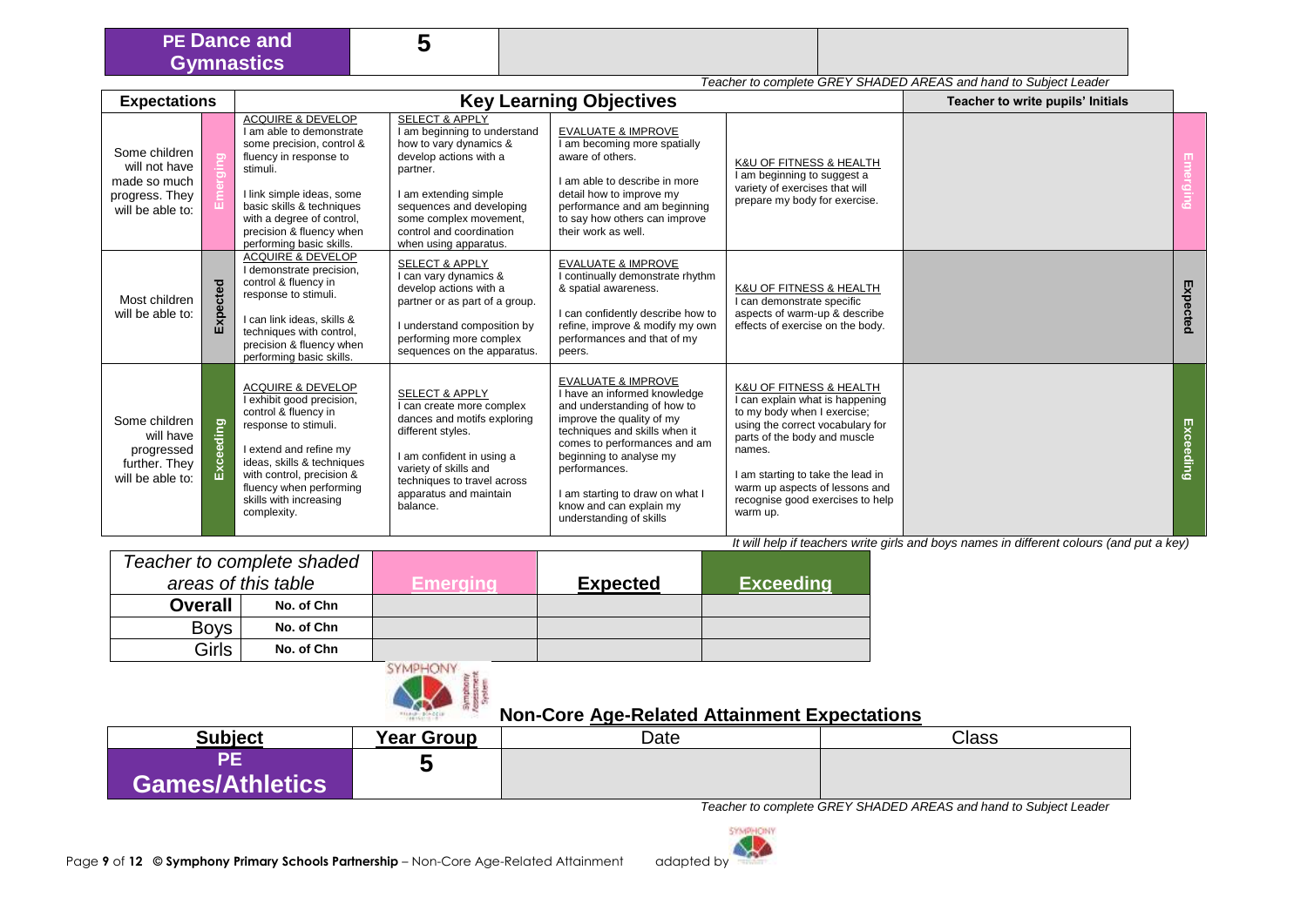| <b>Expectations</b>                                                                  |              |                                                                                                                                                                                                                                                                                                                                             | <b>Key Learning Objectives</b>                                                                                                                                                                                                                                                                                      |                                                                                                                                                                                                                                                                                                 |                                                                                                                                                                                                                                           | Teacher to write pupils'<br><b>Initials</b> |                  |
|--------------------------------------------------------------------------------------|--------------|---------------------------------------------------------------------------------------------------------------------------------------------------------------------------------------------------------------------------------------------------------------------------------------------------------------------------------------------|---------------------------------------------------------------------------------------------------------------------------------------------------------------------------------------------------------------------------------------------------------------------------------------------------------------------|-------------------------------------------------------------------------------------------------------------------------------------------------------------------------------------------------------------------------------------------------------------------------------------------------|-------------------------------------------------------------------------------------------------------------------------------------------------------------------------------------------------------------------------------------------|---------------------------------------------|------------------|
| Some children<br>will not have<br>made so much<br>progress. They<br>will be able to: |              | <b>ACQUIRE &amp; DEVELOP</b><br>I am continuing to develop my ability to<br>send and receive balls.<br>I can jump in a range of ways but I lack<br>co-ordination.<br>I can run but get tired quickly as I do not<br>pace myself.<br>With help, my running, throwing and<br>jumping techniques are slowly improving.                         | <b>SELECT &amp; APPLY</b><br>I can play games at a slower pace,<br>using throwing and catching<br>techniques.<br>I can use a small number of basic<br>tactics for attacking and defending.<br>When competing I tend to forget<br>the techniques that have been<br>taught.                                           | <b>EVALUATE &amp; IMPROVE</b><br>I can describe, with help,<br>similarities and differences in the<br>way other people play games.<br>With help, I can identify &<br>explain good athletic<br>performance.                                                                                      | K&U OF FITNESS & HEALTH<br>I am beginning to recognise<br>the similarities between<br>invasion games.<br>Help with, I can the different<br>phrases of skills.                                                                             |                                             |                  |
| Most children<br>will be able to:                                                    | cted<br>囚    | <b>ACQUIRE &amp; DEVELOP</b><br>I am using a wide range of throwing and<br>catching techniques well.<br>I am varying the pace, length and direction<br>of my throws.<br>I can sustain a good running technique at<br>different speeds.<br>I can demonstrate some accuracy &<br>technique in a range of throwing &<br>jumping actions.       | <b>SELECT &amp; APPLY</b><br>I can select the appropriate<br>sending and receiving technique<br>during a game.<br>I find ways of attacking<br>successfully.<br>I am selecting the techniques<br>taught in lessons and using them<br>in race/competition style activities.                                           | <b>EVALUATE &amp; IMPROVE</b><br>I can explain ways of keeping<br>possession of the ball as a team.<br>I understand that there is a need<br>to defend as well as attack and<br>use this in my performances.<br>I can identify & explain good<br>athletic performance.                           | K&U OF FITNESS & HEALTH<br>I understand the similarities<br>between invasion games,<br>even though they use different<br>sending, receiving and<br>'travelling with' techniques.<br>I can recognise that games<br>make me use my muscles. |                                             | Expected         |
| Some children<br>will have<br>progressed<br>further. They<br>will be able to:        | ceeding<br>ă | <b>ACQUIRE &amp; DEVELOP</b><br>I use a wide range of shots in games, with<br>a good degree of consistency and<br>accuracy.<br>I can perform sending and receiving skills<br>while moving and under pressure.<br>My accuracy and technique is very good<br>when throwing.<br>I can perform the triple jump with<br>confidence and fluently. | <b>SELECT &amp; APPLY</b><br>I can select the appropriate<br>sending and receiving technique<br>during a game situation and<br>perform these skills fluently.<br>I find ways of attacking and<br>defending successfully.<br>I can start powerfully, under<br>pressure and focus on the end<br>target during a race. | <b>EVALUATE &amp; IMPROVE</b><br>I can watch and describe others'<br>performances, as well as my<br>own, and suggest practices that<br>will help me and others.<br>I help others improve and<br>sustain their running technique<br>at different speeds by designing<br>activities to help them. | K&U OF FITNESS & HEALTH<br>I understand a wide range of<br>rules and have begun to<br>officiate small sided games,<br>I can help organise and<br>officiate races and mini-<br>Olympic type games/activities.                              |                                             | <b>Exceeding</b> |

| Teacher to complete shaded |                |                     |          |                 |                  |
|----------------------------|----------------|---------------------|----------|-----------------|------------------|
|                            |                | areas of this table | Emeraına | <b>Expected</b> | <b>Exceeding</b> |
|                            | <b>Overall</b> | No. of Chn          |          |                 |                  |
|                            | <b>Boys</b>    | No. of Chn          |          |                 |                  |
|                            | Girls          | No. of Chn          |          |                 |                  |



## **Non-Core Age-Related Attainment Expectations**

| <b>Subject</b>                           | <b>Year Group</b> | Date | <b>Class</b> |
|------------------------------------------|-------------------|------|--------------|
| <b>PE Dance and</b><br><b>Gymnastics</b> |                   |      |              |

*Teacher to complete GREY SHADED AREAS and hand to Subject Leader*

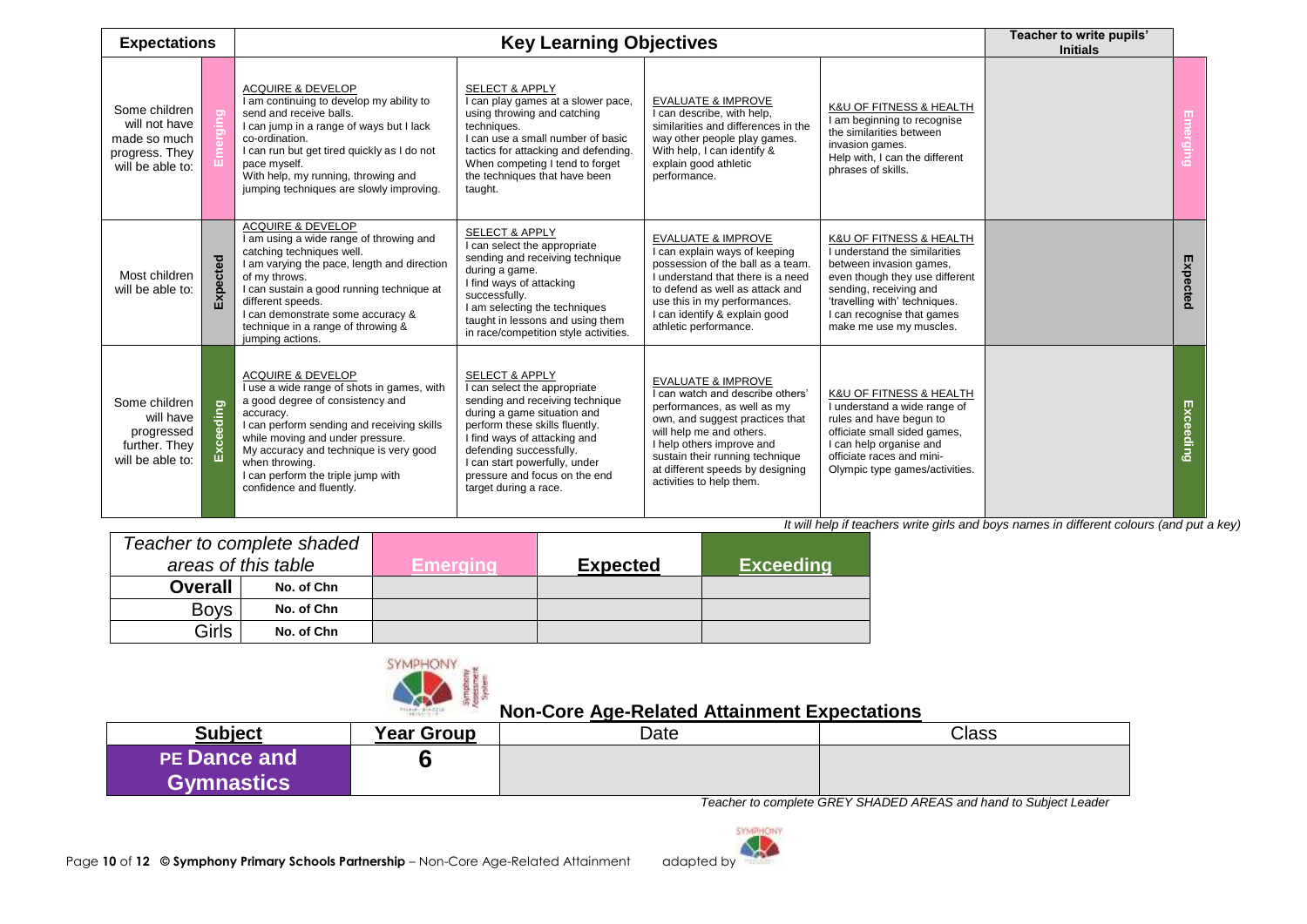| <b>Expectations</b>                                                                  |                                   |                                                                                                                                                                                                                                                         |                                                                                                                                                                                                                                                                                          | <b>Key Learning Objectives</b>                                                                                                                                                                                                                                                                              |                                                                                                                                                                                                                                                         | Teacher to write pupils' Initials |           |
|--------------------------------------------------------------------------------------|-----------------------------------|---------------------------------------------------------------------------------------------------------------------------------------------------------------------------------------------------------------------------------------------------------|------------------------------------------------------------------------------------------------------------------------------------------------------------------------------------------------------------------------------------------------------------------------------------------|-------------------------------------------------------------------------------------------------------------------------------------------------------------------------------------------------------------------------------------------------------------------------------------------------------------|---------------------------------------------------------------------------------------------------------------------------------------------------------------------------------------------------------------------------------------------------------|-----------------------------------|-----------|
| Some children<br>will not have<br>made so much<br>progress. They<br>will be able to: |                                   | <b>ACQUIRE &amp; DEVELOP</b><br>I am now able to<br>demonstrate more precision,<br>control & fluency in<br>response to stimuli.<br>I can link ideas, skills &<br>techniques with control,<br>precision & fluency when<br>performing basic skills.       | <b>SELECT &amp; APPLY</b><br>I am learning to select and<br>use some compositional skills<br>to demonstrate ideas in<br>dance.<br>I understand composition by<br>performing more complex<br>sequences on the apparatus.                                                                  | <b>EVALUATE &amp; IMPROVE</b><br>I can now describe how to refine,<br>improve & modify my own<br>performances and that of my peers.<br>I am beginning to analyse skills &<br>can suggest ways to improve quality<br>of performance showing sound<br>knowledge & understanding.                              | K&U OF FITNESS &<br><b>HEALTH</b><br>I can demonstrate specific<br>aspects of warm-up &<br>describe effects of exercise<br>on the body.                                                                                                                 |                                   |           |
| Most children<br>will be able to:                                                    | pected<br>$\overline{\mathbf{z}}$ | <b>ACQUIRE &amp; DEVELOP</b><br>I can perform & create<br>motifs in a variety of dance<br>styles with accuracy &<br>consistency.<br>I can perform & create<br>movement sequences with<br>some complex skills &<br>displaying accuracy &<br>consistency. | <b>SELECT &amp; APPLY</b><br>I can select and use a wide<br>range of compositional skills<br>to demonstrate ideas in<br>dance.<br>I can perform & create<br>movement sequences with<br>some complex skills &<br>displaying accuracy &<br>consistency.                                    | <b>EVALUATE &amp; IMPROVE</b><br>I can suggest ways to improve<br>quality of performance showing<br>sound knowledge & understanding.<br>I can analyse fairly complex skills &<br>can suggest ways to improve quality<br>of performance showing sound<br>knowledge & understanding.                          | K&U OF FITNESS &<br><b>HEALTH</b><br>I am able to take the lead in<br>my own warm up &<br>demonstrates all round safe<br>practice.<br>I can describe how different<br>types of exercise contribute<br>to my health and fitness.                         |                                   | Expected  |
| Some children<br>will have<br>progressed<br>further. They<br>will be able to:        | Exceeding                         | <b>ACQUIRE &amp; DEVELOP</b><br>I can select and combine<br>skills, techniques and ideas.<br>I can apply them in a way<br>that suits each activity.<br>I show consistent precision<br>control and fluency in<br>movement.                               | <b>SELECT &amp; APPLY</b><br>I can plan my own and others'<br>work I draw on what I know<br>about composition.<br>I am able to perform a variety<br>of sequences and movements<br>I have created, using a range<br>of more complex skills. I can<br>manipulate movement with<br>control. | <b>EVALUATE &amp; IMPROVE</b><br>I can suggest ways to improve<br>quality of performance and can<br>demonstrate showing good<br>knowledge & understanding.<br>I can analyse a range of complex<br>skills & can suggest ways to improve<br>quality of performance showing good<br>knowledge & understanding. | <b>K&amp;U OF FITNESS &amp;</b><br><b>HEALTH</b><br>I can plan and carry out<br>warm ups for myself and<br>others & demonstrate a<br>good understanding of what<br>safe practice means.<br>I can explain how to prepare<br>and recover from activities. |                                   | Exceeding |

|                     | Teacher to complete shaded |          |                 |                   |
|---------------------|----------------------------|----------|-----------------|-------------------|
| areas of this table |                            | Emeraina | <b>Expected</b> | <b>∖Exceeding</b> |
| <b>Overall</b>      | No. of Chn                 |          |                 |                   |
| <b>Boys</b>         | No. of Chn                 |          |                 |                   |
| Girls               | No. of Chn                 |          |                 |                   |



|                        |            |      | _ _ _ _ _ _                                                      |
|------------------------|------------|------|------------------------------------------------------------------|
| Subiect                | Year Group | Date | Class                                                            |
| <b>Games/Athletics</b> |            |      |                                                                  |
|                        |            |      | Teacher to complete GREY SHADED AREAS and hand to Subject Leader |

| <b>Expectations</b> | Learning Objectives<br>Kev | $\cdots$<br>Teacher to write pupils'<br><b>Initials</b> |  |
|---------------------|----------------------------|---------------------------------------------------------|--|
|                     |                            |                                                         |  |